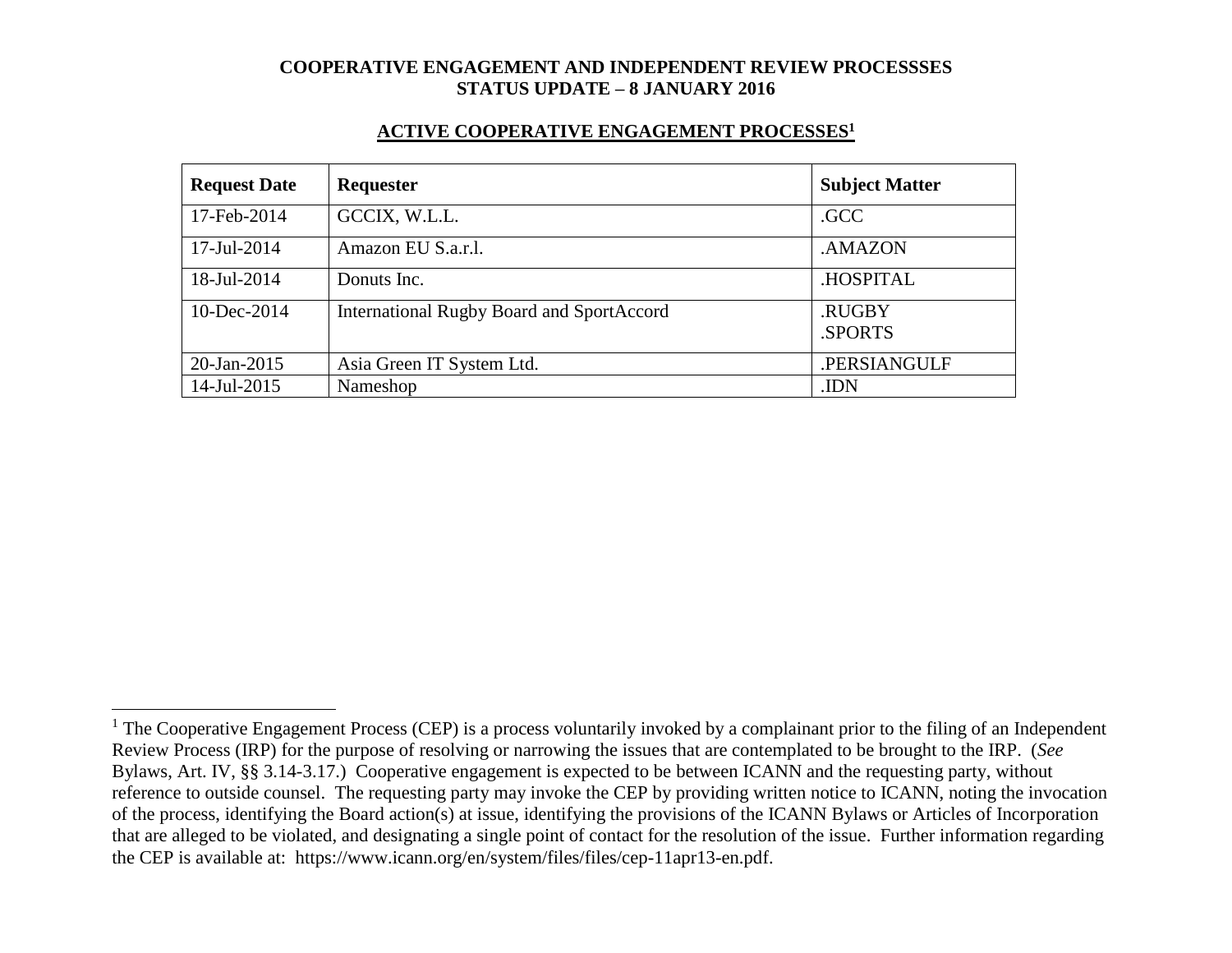#### **ACTIVE INDEPENDENT REVIEW PROCESSES<sup>2</sup>**

| <b>Date</b><br><b>ICANN</b><br><b>Received</b><br><b>Notice of</b><br><b>IRP</b> | Date IRP<br><b>Commenced</b><br>by ICDR | <b>Requester</b>                                                                                         | <b>Subject Matter</b> | <b>Status</b>                                                                                                                                                                                                                              |
|----------------------------------------------------------------------------------|-----------------------------------------|----------------------------------------------------------------------------------------------------------|-----------------------|--------------------------------------------------------------------------------------------------------------------------------------------------------------------------------------------------------------------------------------------|
| $21$ -Sept-2014                                                                  | 22-Sept-2014                            | Dot Registry, LLC<br>https://www.icann.org/resources/pa<br>ges/dot-registry-v-icann-2014-09-<br>$25$ -en | .INC<br>.LLC<br>.LLP  | Panel Selection: Full Panel confirmed on 5<br>February 2015.<br>Materials: Written submissions, Declaration(s), and<br>Scheduling Orders are posted here.<br>Hearing(s): Hearing is scheduled for 1 February<br>2016.                      |
| 8-Oct-2014                                                                       | 13-Oct-2014                             | Donuts Inc.<br>https://www.icann.org/resources/pa<br>ges/donuts-v-icann-2014-10-13-en                    | .RUGBY<br>.SPORTS     | Panel Selection: Full Panel confirmed on 7 April<br>2015.<br>Materials: Written submissions, Declaration(s), and<br>Scheduling Orders are posted here.<br>Hearing(s): Hearing took place on 8 October 2015;<br>awaiting Final Declaration. |

 $\overline{a}$ 

<sup>&</sup>lt;sup>2</sup> The Independent Review Process (IRP) is a process by which any person materially affected by a decision or action by the Board that he or she asserts is inconsistent with the Articles of Incorporation or Bylaws may submit a request for independent review of that decision or action. (*See* Bylaws, Art. IV, § 3.) In order to be materially affected, the person must suffer injury or harm that is directly and causally connected to the Board's alleged violation of the Bylaws or the Articles of Incorporation, and not as a result of third parties acting in line with the Board's action. Further information regarding the IRP is available at: https://www.icann.org/resources/pages/mechanisms-2014-03-20-en.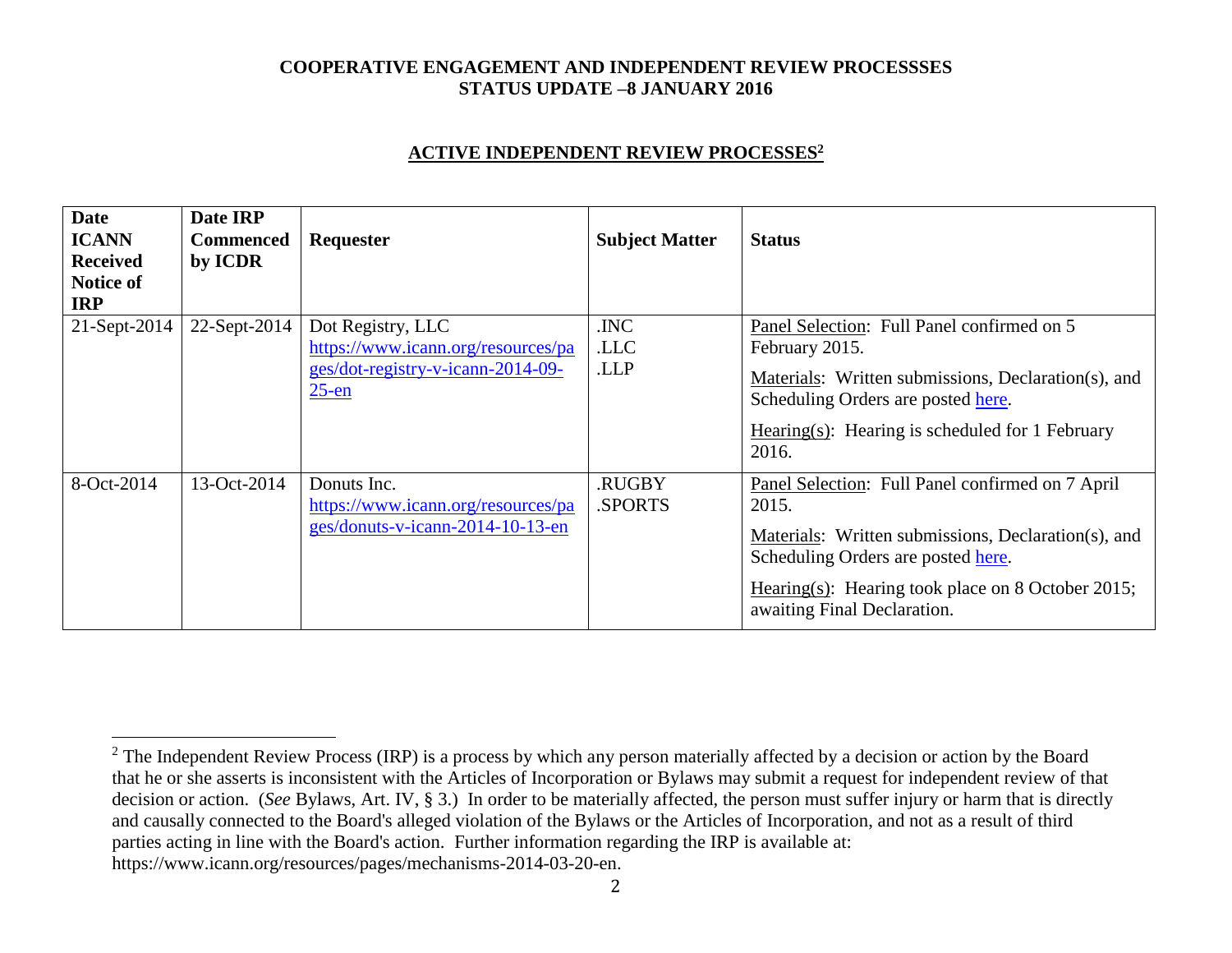| <b>Date</b><br><b>ICANN</b><br><b>Received</b><br><b>Notice of</b><br><b>IRP</b> | Date IRP<br><b>Commenced</b><br>by ICDR | Requester                                                                                                                                                                                                                                                                                                           | <b>Subject Matter</b>                            | <b>Status</b>                                                                                                                                                                                                                                                                                        |
|----------------------------------------------------------------------------------|-----------------------------------------|---------------------------------------------------------------------------------------------------------------------------------------------------------------------------------------------------------------------------------------------------------------------------------------------------------------------|--------------------------------------------------|------------------------------------------------------------------------------------------------------------------------------------------------------------------------------------------------------------------------------------------------------------------------------------------------------|
| 5-Dec-2014                                                                       | 8-Dec-2014                              | <b>Gulf Cooperation Council</b><br>https://www.icann.org/resources/pa<br>ges/gcc-v-icann-2014-12-06-en                                                                                                                                                                                                              | .PERSIANGULF                                     | Panel Selection: Full panel confirmed on 2<br>December 2015.<br>Materials: Written submissions, Declaration(s), and<br>Scheduling Orders are posted here.<br>Hearing(s): Preliminary Hearing took place on $6$<br>January 2016. A final hearing has been tentatively<br>scheduled for 17 May 2016. . |
| 10-Mar-2015<br>(.HOTEL)<br>13-Mar-2015<br>(.ECO)                                 | 12-Mar-2015                             | Despegar Online SRL; Donuts, Inc.<br>Spring McCook, LLC; Famous<br>Four Media Limited-dot Hotel<br>Limited; Fegistry, LLC; and Radix<br>FZC (.HOTEL) and Little Birch,<br>LLC and Minds + Machines Group<br>Limited (.ECO)<br>https://www.icann.org/resources/pa<br>ges/various-v-icann-eco-hotel-<br>2015-09-02-en | .HOTEL, .ECO<br>[consolidated on<br>12 May 2015] | Panel Selection: Full Panel confirmed on 30 July<br>2015.<br>Materials: Written submissions, Declaration(s),<br>and Scheduling Orders are posted here.<br>Hearing(s): Hearing took placed on $7$ December<br>2015. Awaiting Final Declaration.                                                       |
| 19-Mar-2015                                                                      | 24-Mar-2015                             | Dot Sport Limited<br>https://www.icann.org/resources/pa<br>ges/dot-sport-v-icann-2015-03-27-<br>en                                                                                                                                                                                                                  | .SPORT                                           | Panel Selection: Full Panel confirmed on 3<br>September 2015.<br>Materials: Written submissions, Declaration(s),<br>and Scheduling Orders are posted here.<br>Hearing(s): Administrative hearing took place on $28$<br>September 2015; Final hearing scheduled for 17<br>February 2016.              |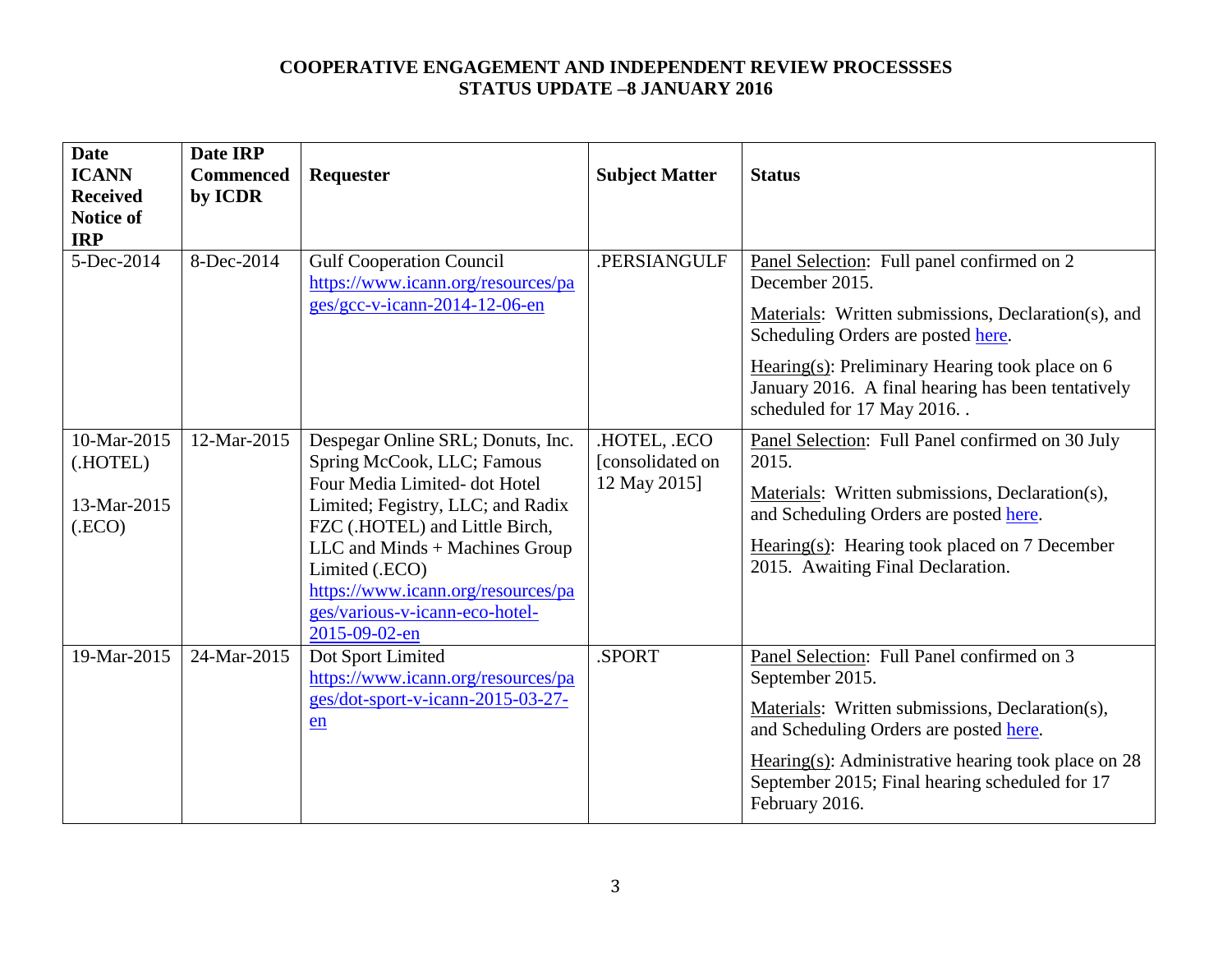| <b>Date</b><br><b>ICANN</b><br><b>Received</b><br><b>Notice of</b><br><b>IRP</b> | Date IRP<br><b>Commenced</b><br>by ICDR | Requester                                                                                                                                        | <b>Subject Matter</b> | <b>Status</b>                                                                                                                                                                                                                                                                                         |
|----------------------------------------------------------------------------------|-----------------------------------------|--------------------------------------------------------------------------------------------------------------------------------------------------|-----------------------|-------------------------------------------------------------------------------------------------------------------------------------------------------------------------------------------------------------------------------------------------------------------------------------------------------|
| 24-Mar-2015                                                                      | 7-Apr-2015                              | Corn Lake, LLC<br>https://www.icann.org/resources/pa<br>ges/corn-lake-v-icann-2015-04-07-<br>en                                                  | <b>CHARITY</b>        | Panel Selection: Full Panel confirmed on 17<br>September 2015.<br>Materials: Written submissions, Declaration(s),<br>and Scheduling Orders are posted here.<br>Hearing(s): Preliminary hearing took place on $3$<br>November 2015; Final hearing scheduled for 8<br>February 2016.                    |
| 30-Sep-2015                                                                      | 5-Oct-2015                              | Afilias Limited, BRS Media, Inc.,<br>Tin Dale, LLC<br>https://www.icann.org/resources/pa<br>ges/afilias-brs-tin-llc-v-icann-2015-<br>$10-12$ -en | .RADIO                | Panel Selection: IRP filed on 5 October 2015; no<br>Panelists have been selected.<br>Materials: Written submissions, Declaration(s),<br>and Scheduling Orders are posted here.<br>$Hearing(s): No hearings are currently scheduled.$                                                                  |
| 22-Oct-2015                                                                      |                                         | dotgay LLC                                                                                                                                       | .GAY                  | Panel Selection: IRP has not commenced; notice of<br>IRP commencement has not been issued by ICDR.<br>Materials: IRP has not commenced; notice of IRP<br>commencement has not been issued by ICDR.<br>$Hearing(s): IRP has not commenced; notice of IRP$<br>commencement has not been issued by ICDR. |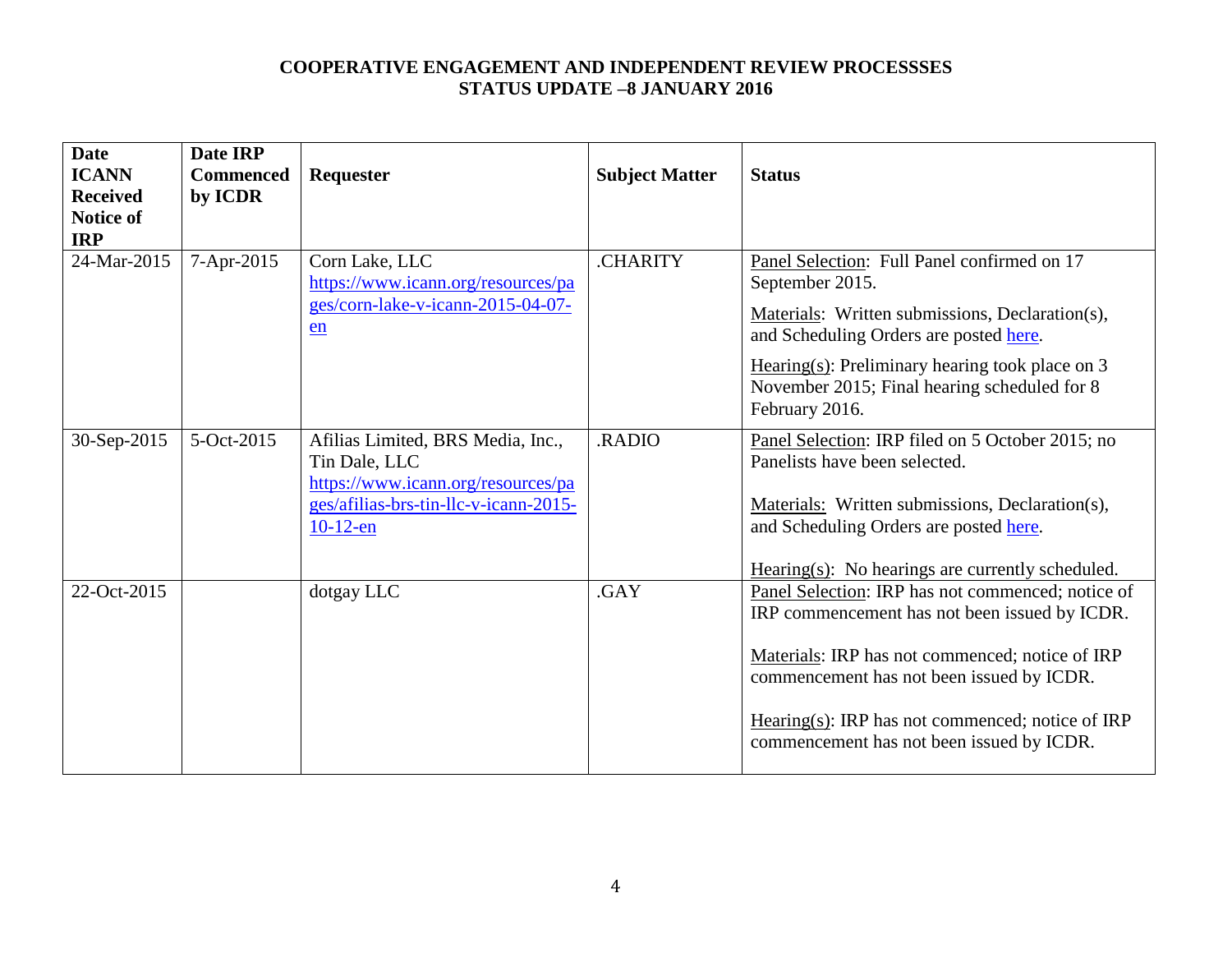| <b>Date</b><br><b>ICANN</b><br><b>Received</b><br>Notice of<br><b>IRP</b> | Date IRP<br><b>Commenced</b><br>by ICDR | Requester                                                                                                                              | <b>Subject Matter</b>  | <b>Status</b>                                                                                                                                                                                                                                                                             |
|---------------------------------------------------------------------------|-----------------------------------------|----------------------------------------------------------------------------------------------------------------------------------------|------------------------|-------------------------------------------------------------------------------------------------------------------------------------------------------------------------------------------------------------------------------------------------------------------------------------------|
| $15$ -Dec-2015                                                            | 16-Dec-2015                             | Asia Green IT Systems Bilgisayar<br>San. ve Tic. Ltd. Sti.<br>https://www.icann.org/resources/pa<br>ges/irp-agit-v-icann-2015-12-23-en | .ISLAM<br><b>HALAL</b> | Panel Selection: IRP filed on 16 December 2015; no<br>Panelists have been selected.<br>Materials: Written submissions, Declaration(s),<br>and Scheduling Orders are posted here.<br>Hearing(s): Preliminary Hearing took place on 6<br>January 2016; No hearings are currently scheduled. |